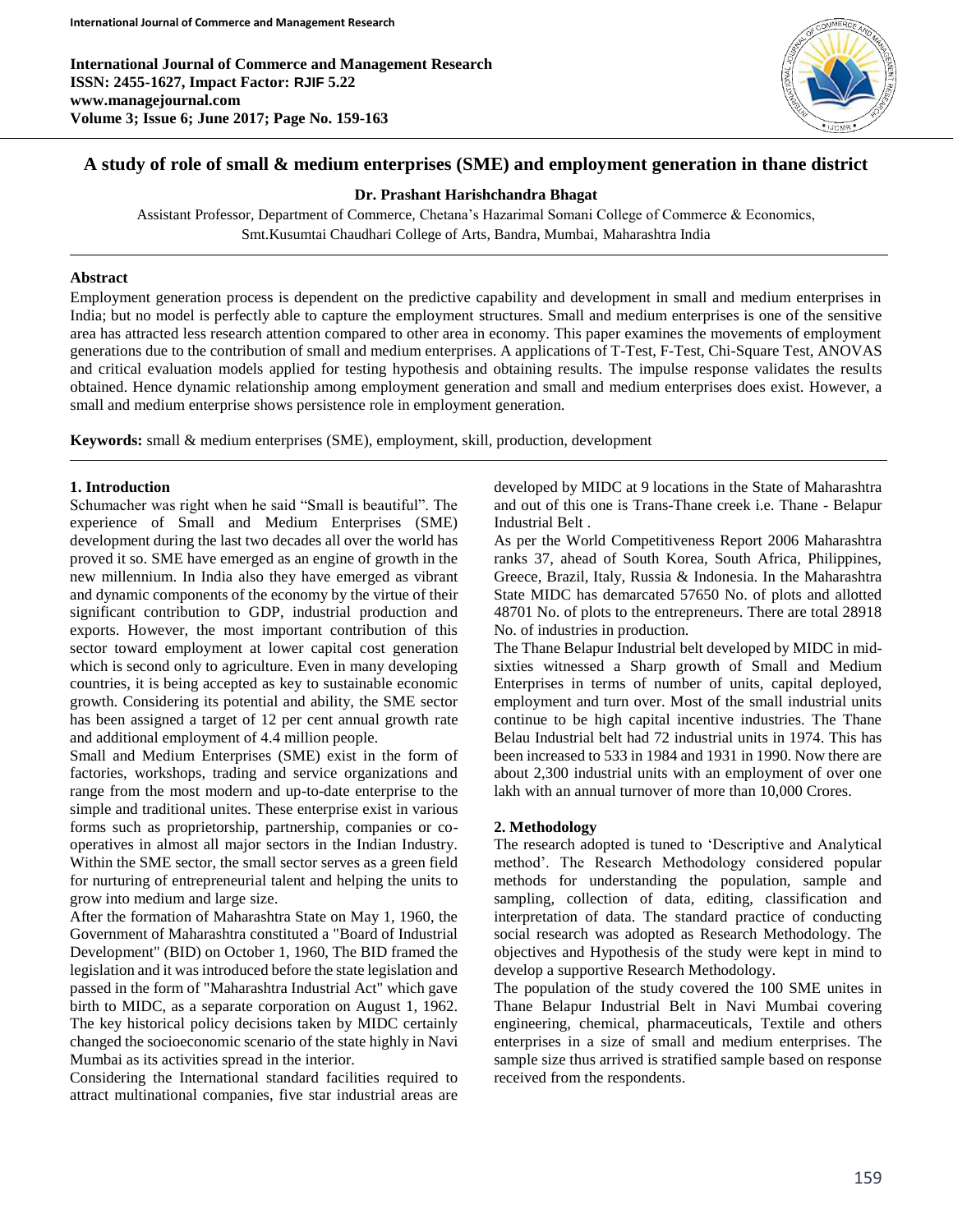**Table 1:** Sample units for conducting surveys

|                           | Engineering | Chemical | Others | Pharmaceutical | Textile | Total           |
|---------------------------|-------------|----------|--------|----------------|---------|-----------------|
| <b>Small Enterprises</b>  | 29          | 14       | 26     |                | 06      | $\neg$ $\Omega$ |
| <b>Medium Enterprises</b> |             | 06       | 04     |                |         |                 |
| Total                     | 39          | ንቦ       | 30     | 14             |         | 100             |

(Other Enterprises includes Paint(01), Fabrications(03), Food(02), Packaging(02), Ice Sheet(01), Printing(03), Mineral water(02), Furniture(01), Spare parts(07), Plastic(01), IT(01), Promotion(01), Logistic(01), Peper(01), Rubber(02), Electronic Component(01).

The study is in-depth study with special reference Small and Medium Enterprises (SME) at Thane-Belapur Industrial Belt (TBIB) in Navi-Mumbai. Small and Medium Enterprises (SME) includes the category of Engineering unites, Chemical unites, Pharmacutical unites, Textile unites and other unites in Navi Mumbai

#### **Limitations of the study**

- 1. The study only deals with Small and Medium Entrprises (SME) in Navi Mumbai at Thane-Belapur Industrial Belt (TBIB).
- 2. The study deals specifically with 100 Small and Medium Entrprises (SME) unites in a category of Engineering, Chemicals, Pharmacuticals, Textile and Others.
- 3. The study also deals with some unites which are existed after 2000 but which are now functioning in MIDC area in Navi-Mumbai.
- 4. The study does not include Large Scale Enterprises (LSE) in Thane-Belapur Industrial Belt (TBIB) in Navi-Mumbai.
- 5. As the study requires data from SME unites all over the Thane-Belapur Industrial Belt (TBIB) in Navi-Mumbai region, the cost and time constraints have put certain limitations including sample size. But every attempt is made to keep spirit of the objectives and research methodology.
- 6. The reliability of the study may depend on authenticity of the data supplied by the SME respondents.

## **3. Data Specification**

The collected data subject to editing process by which purification of data could be achieved. Incomplete questionnaires and irrelevant answered questionnaires were edited from the collected data and constituted for Classification of data, Tabulation, Analysis of data and statistical Methods. Statistical Methods used for data analysis consist of

Quantitative and Qualitative analysis. T-test, ANOVA and Descriptive statistics are used in the study. The SPAA package was used for statistical analysis. For the purpose of data collection and study, the data has been collected from the present 100 SME unites in Thane-Belapur Indusrial Belt (TBIB) in Navi Mumbai. To calculate the trends in development of SME in Navi-Mumbai, 14years data (Calender year 2000 to 2015) has considered.

Following were some findings of classifications of the respondents:

1. Classification of respondents according to employment in the year of existence of pre 2000 and post 2000, indicate that out of 100 SME unites, 24 unites were in existence in post 2000 and 76 unites were in existence in pre 2000.

- 2. Classification of respondents according to type of organization, indicate that out of 100 SME unites, 19 unites were from sole proprietorship, 24 unites were from partnership and 57 unites were from private limited companies.
- 3. Classification of respondents according to type of enterprises**,** indicate that out of 100 SME unites, 22 unites were from medium enterprises and 78 unites were from small enterprises.
- 4. Classification of respondents according to type of industry, indicate that out of 100 SME unites, 22 unites were from chemical, 39 unites from engineering, 32 unites were from others, 02 unites were from pharmaceuticals and 05 unites from textile.
- 5. Classification of the respondents according to annual turnover, the above table indicate that out of 100 SME unites, turnover of 10 unites was below 25 lakh, turnover of 21 unites was in a range of 25 lakh to 50 lakh and turnover of 69 unites was in range of 50 lakh and above.
- 6. Classification of employees according to nature of employment, indicates that in the year 2000, 692 employees were permanent, 294 were temporary and 620 were on contract basis.
- 7. Classification of employees according to nature of employment, the above table indicates that in the year 2000, 1999 employees were permanent, 562 were temporary and 1500 were on contract basis.
- 8. Classification of employment according to skill of employees, the above table indicates that in the year 2000, 309 employees were skilled, 562 were semiskilled and 1500 were on unskilled basis.
- 9. Classification of employees according to skill of employees, indicates that in the year 2000, 988 employees were skilled, 459 were semiskilled and 2357 were on unskilled basis.
- 10. Classification of respondents according to type of industry, indicate that out of 100 SME respondents 22 were from chemical industry,39 were from engineering industry,32 were from others industry,02 were from pharmaceutical industry and 05 were from textile industry.
- 11. Classification of respondents according to annual turnover**,** indicate that out of 100 SME respondents,10 unites were showing turnover below Rs.25 Lakhs,21 unites were showing turnover between Rs.25 Lakh to Rs.50 Lakh and 69 unites were showing turnover above Rs.50 Lakhs.

## **Combined Descriptive Statistics**

| <b>Table 2:</b> Combined Descriptive Statistic |  |
|------------------------------------------------|--|
|------------------------------------------------|--|

| Type of Industries |      | Total<br>employment<br>2000 | Total<br>employment<br>2013 |
|--------------------|------|-----------------------------|-----------------------------|
|                    | Sum  | 513.00                      | 1251.00                     |
| Engineering        | Mean | 13.1538                     | 32.0769                     |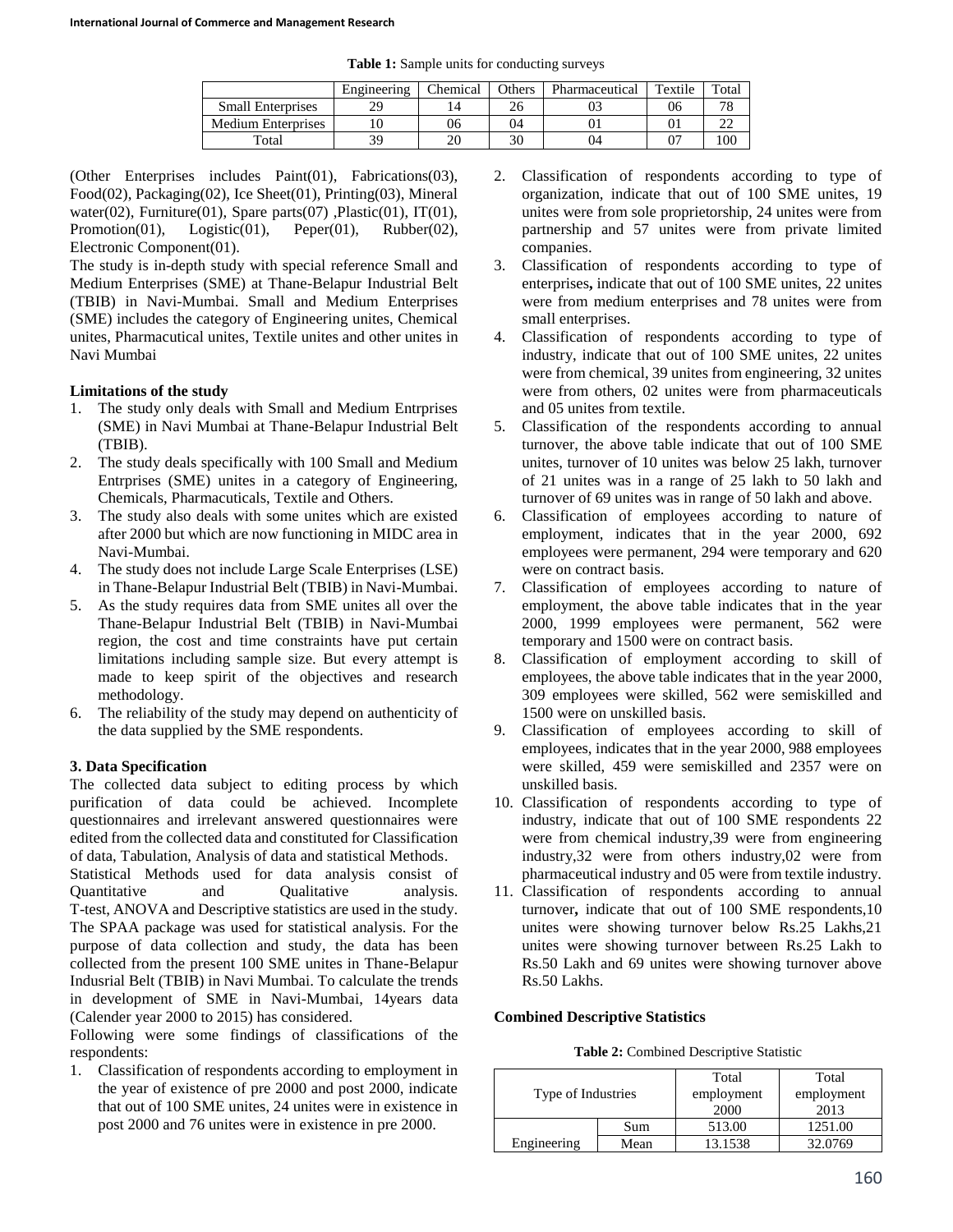|                | Std.<br>Deviation | 9.02785        | 21.72118       |
|----------------|-------------------|----------------|----------------|
|                | N                 | 32             | 32             |
|                | N                 | 22             | 22             |
|                | Sum               | 505.00         | 1162.00        |
| Chemical       | Mean              | 22.9545        | 52.8182        |
|                | Std.<br>Deviation | 24.08809       | 56.35655       |
|                | N                 | 39             | 39             |
|                | Sum               | 483.00         | 1356.00        |
|                | Mean              | 15.0938        | 42.3750        |
| Others         | Std.<br>Deviation | 15.82640       | 49.27392       |
|                | N                 | $\overline{2}$ | $\mathfrak{D}$ |
|                | Sum               | 7.00           | 78.00          |
|                | Mean              | 3.5000         | 39,0000        |
| Pharmaceutical | Std.<br>Deviation | 4.94975        | 29.69848       |
|                | N                 | 5              | 5              |
|                | Sum               | 98.00          | 214.00         |
|                | Mean              | 19.6000        | 42.8000        |
| Textile        | Std.<br>Deviation | 19.76866       | 32.73683       |
|                | N                 | 100            | 100            |
|                | Sum               | 1606.00        | 4061.00        |
| Total          | Mean              | 16.0600        | 40.6100        |
|                | Std.<br>Deviation | 16.33539       | 41.59786       |

**Table 3:** Descriptive statistics with reference to employment in pre and post 2000

| Year of<br>Existence | N   | Minimum | Maximum | Mean    | Std.<br>Deviation |
|----------------------|-----|---------|---------|---------|-------------------|
| Post 2000            | 24  | 16.67   | 83.33   | 75.6925 | 16.28289          |
| Pre 2000             | 76  | 33.33   | 100.00  | 77.4104 | 11.76904          |
| Total                | 100 | 16.67   | 100.00  | 76.9981 | 12.92564          |

**4. Results & Discussion**

Hypothesis: There is no significant increase in employability in Navi-Mumbai MIDC over a period of interval (2000-2015). To study above hypothesis information about number of employees in the year 2000 and in 2015 is collected. Following table indicate comparative information only of those firms which were established before 2000

**Table 4:** Comparison of Increase in Employment in Pre (2000)

| <b>Pre 2000</b>                  | <b>Total Employment</b><br>2000 | <b>Total Employment</b><br>2015 |
|----------------------------------|---------------------------------|---------------------------------|
| Number of Firms                  | 76                              | 76                              |
| <b>Total Employees</b>           | 1237.00                         | 3121.00                         |
| Average of employees<br>per firm | 16.2763                         | 41.0658                         |
| Std. Deviation                   | 17.24691                        | 45.05266                        |

Above table indicate that there are 76 firms established before year 2000. Comparative study indicates that total employees increased from 1237 to 3121. This indicates that there is increase of 1884 employees. Increase in employment in 2014 is 152.30 % as compare to employment in 2000.

| <b>Post 2000</b>                 | <b>Total Employment 2000</b> | <b>Total Employment 2015</b> |
|----------------------------------|------------------------------|------------------------------|
| Number of Firms                  | 24                           | 24                           |
| <b>Total Employees</b>           | 369.00                       | 940.00                       |
| Average of employees per<br>firm | 15.3750                      | 39.1667                      |
| Std. Deviation                   | 13.34105                     | 28.75030                     |

**Table 5:** Comparison of Increase in Employment in Post (2015)

|  |  |  |  | Table 6: Comparison of Increase in Total Employment |
|--|--|--|--|-----------------------------------------------------|
|--|--|--|--|-----------------------------------------------------|

| <b>Total</b> (Pre and Post 2000) | <b>Total Employment 2000</b> | <b>Total Employment 2015</b> |
|----------------------------------|------------------------------|------------------------------|
| Number of Firms                  | 100                          | 100                          |
| <b>Total Employees</b>           | 1606.00                      | 4061.00                      |
| Average of employees per firm    | 16.0600                      | 40.6100                      |
| Std.Deviation                    | 16.33539                     | 41.59786                     |

To test above null hypothesis Paired T-test is applied and results are as follows.

**Table 7:** Paired Samples Statistics of Increase in Employment

|                       | Mean    |     | Std.<br><b>Deviation</b> | Std.<br><b>Error Mean</b> |
|-----------------------|---------|-----|--------------------------|---------------------------|
| Total Employment 2000 | 16.0600 | .00 | 16.33539                 | 1.63354                   |
| Total Employment 2015 | 40.6100 | .00 | 41.59786                 | 4.15979                   |

**Table 8:** Paired Samples Test for Increase in Employment

| <b>Paired Differences</b>         |                    |                       |                                                 | $T - Table$ at $5\%$  | <b>Result of</b> |          |
|-----------------------------------|--------------------|-----------------------|-------------------------------------------------|-----------------------|------------------|----------|
|                                   | Difference of Mean | <b>Std. Deviation</b> | <b>Degree of Freedom</b><br><b>T-Calculated</b> | level of significance | Test             |          |
| Total employment<br>2000 and 2015 | 24.55000           | 28.62695              | 8.576                                           | 99                    | .96              | Rejected |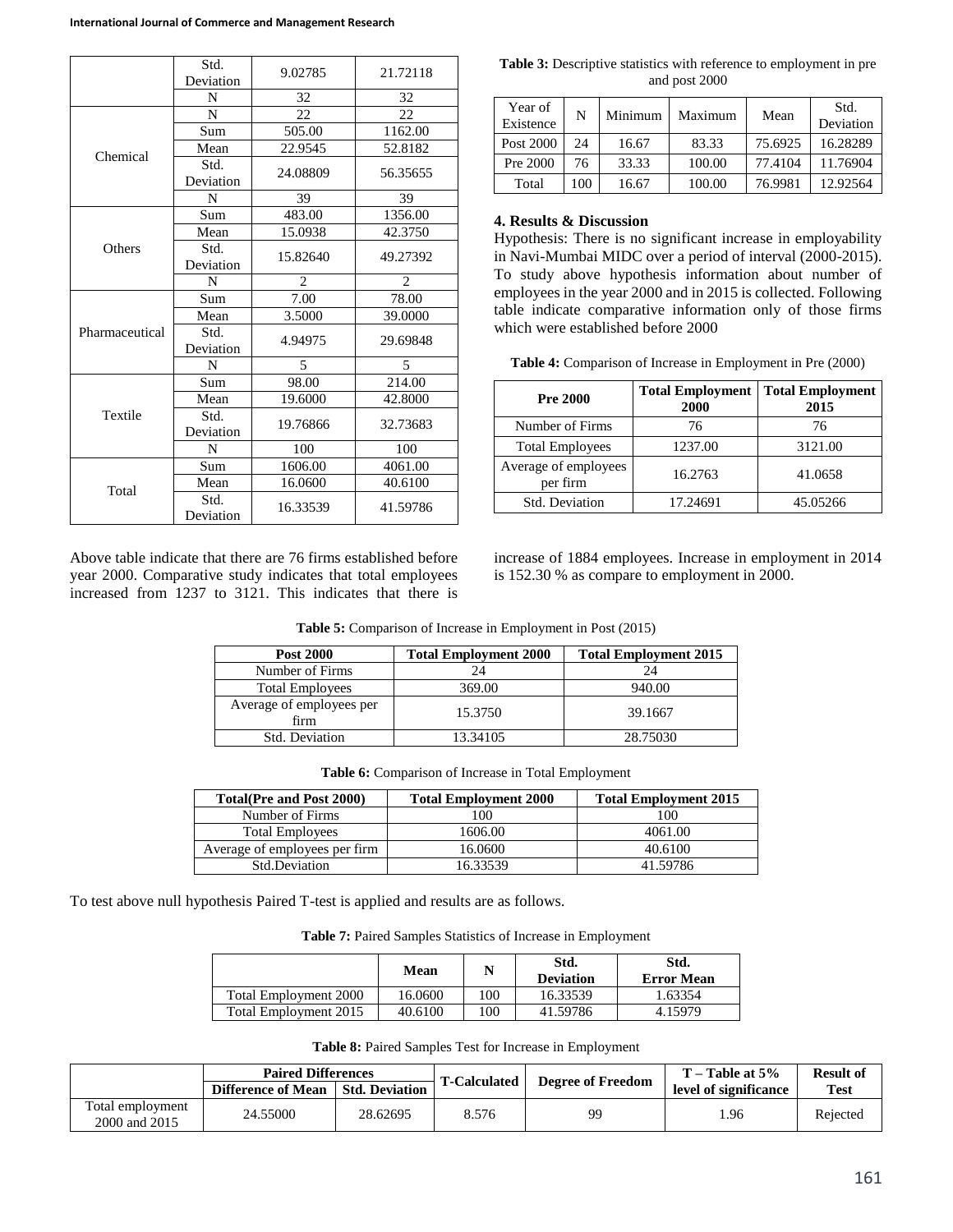Above table indicate that T-calculated value (8.576) is greater than T-table value (1.96) at 5% level of significance. Therefore T-test is rejected. Hence null hypothesis is rejected and alternate hypothesis is accepted. Conclusion is there is significant increase in employability from year 2000 to year 2015.

## **5. Policy Suggestions**

- 1. The land affected people are not supported by employment opportunities in SME in MIDC area. The authorities should concern for land affected people for getting employment opportunities in MIDC area.
- 2. In spite of regular supply of water, many unites are suffering from losses due to the shortage of water due to the damage of water pipe are not repaired on time or they were not maintained properly. SMEs should ensure adequate maintenance, repairing on time for avoiding disguised unemployment.
- 3. Safety to female employees is a priority in case of general safety measures and attracting employment prospects to SMEs. SMEs should ensure the safety of female employees should not be overlooked by industrial unite in Navi Mumbai.
- 4. As per the study incentives provided by SMEs are not sufficient. SMEs should take serious steps for enlarging the benefit of incentives to the workers for avoiding possible industrial migration.
- 5. Upgradation of energy infrastructure reduces the chances of losses due to the shortage of power. SMEs should plan for timely upgradation of energy infrastructure for more production and employment opportunities.
- 6. .ERP is always a turning point for the development of SME. It brings many opportunities to the SMEs to bring more employment opportunities.
- 7. Marketing Research updates is the radiology and pathology of marketing operations of SMEs It diagnosis the business ailments when there is trouble.MR furnishes reports that can guide the SMEs. "How to gain and retain competitive advantage?" This is where MR plays an important role in creating employment opportunities.

## **6. Conclusion**

Small and Medium (SME) has been accorded an important place in the National economy by the national decision makers. Small units generate employment at relatively small capital cost, mobilize resources of capital and skill at micro levels and are expected to meet the rising demand for various goods and services required by the economy. SME forms an important sector constituting nearly 40 percent of the total output in the private sector. Much more significant is the employment generation capacity of small scale industry.

India operates today in sheer size what is perhaps the largest small industries programme in any developing country. Small scale sector as a priority sector of the national economy is protected and promoted in a number of ways. A small scale industry provides a steady source of income throughout the year. The basic idea is to become independent through utilizing locally available resources and skills.

Maharashtra Industrial Development Corporation (MIDC) plays an important role in the development of industries specially SMEs. This study focus on the existing contribution of SMEs in the employment generation in Thane Belapur Industrial Belt in Navi Mumbai by assessing the level of satisfaction of respondents in Navi Mumbai. Further based on the findings provide suggestions to strategically improve the support and services to SMEs for employment opportunities in future, all these factors becomes creamof the study. Further the study attempted to deliberate and find the solutions for effective implementation of the suggestions given in the study which can also be considered as a significant pragmatic approach of the study.

## **7. References**

- 1. Problems and policy of SSI, P.M Mathew, Economic and Political Weekly, April, 2000.
- 2. Entrepreneurship in SMEs, Gupta, MC. Anmol Publication, New Delhi, 1987.
- 3. Entrepreneurship and Marketing strategy. The SME under Globalization, Gary Knight the ICFAI Journal of Entrepreneurship Development, 2004.
- 4. Unit size, Economic efficiency. A study of small scale washing soap industry in India, Goldar, Artha Yojnana. 1985, 27(1).
- 5. Small and Medium Enterprises in global perspective, Dr. Prasad CS. New century publication. Delhi, 2004.
- 6. Small Against large in small industry Development in India, Rao VSP, Nagaiya D. Discovery Publishing House, New Delhi,1991.
- 7. Development of Micro, Small and Medium Enterprises of India: Current Scenario and Challenges, Mali DD. SEDME (Small Enterprises Development, Management and Extension) Journal. 1988, 25(4).
- 8. Relative efficiency of small scale industries in India, Suri KB. Sage publications, New Delhi, 1988.
- 9. Small scale Industries in India-AN Engine of Growth, office of DC (SSI) Ministry of SSI, Government of India, 2002.
- 10. Small scale manufacturing industries in India,Sukanta Kumar Sahoo, small industries service institute, Economic Journal. 2003-04, 51(1).
- 11. Productive development of small industry Productivity, stay. 1962; 3(5):6.
- 12. Incentives for small scale Industries, Tulsi, S.K., Kunj publication, 1980.
- 13. MSME Scenario in Ethiopia: An Entrepreneurial Perspective. 2007, 4(3).
- 14. Should small companies Attempt strategic Planning? William R Sandberg, Richard Robinson and John A Pearce II.
- 15. Role of Infrastructure in the Industrialisation. Rao. V.S.P.D. Nagaya, 2001.
- 16. Efficiency of Incentives for small Industry, Sandesara JC. University of Bombay, 1980.
- 17. Rehabilitation of sick SSI Units-A few Guidelines, Valsamma Antony. Southern Economist, 2003.
- 18. Financing of small scale Industries in India, Balakrishnan, Peerless publisher, 1974.
- 19. Role of Group Action in the Industrialization of Rural Area, Benjamin: Praeger publisher, New York, Washington, 1971.
- 20. Industrial growth in India: Stagnation since the Mid-1960s. Ahluwalia IJ. Oxford University Press, Delhi,1980